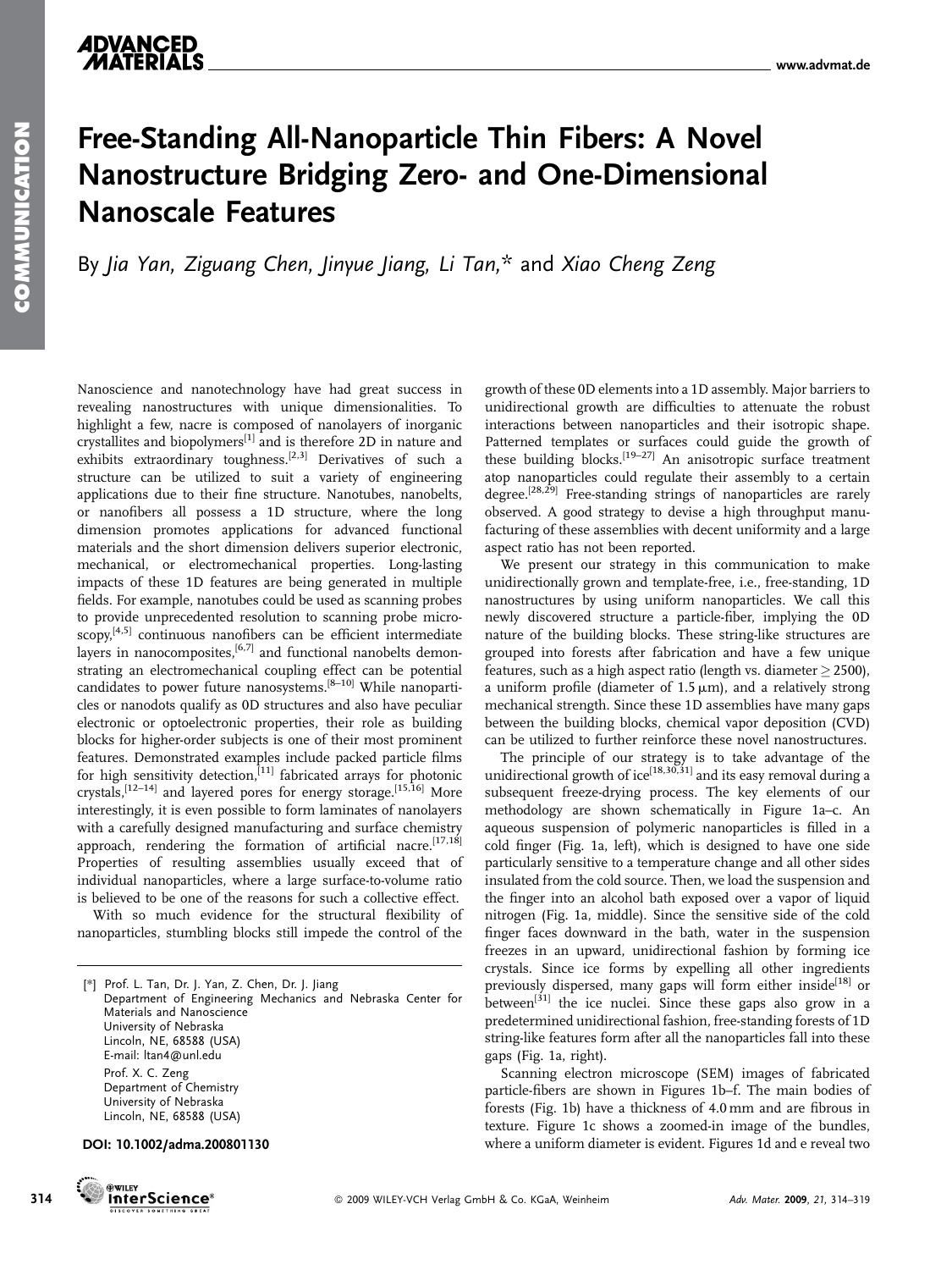

Figure 1. a) Schematic illustration of the formation of all-nanoparticle thin fibers, where an aqueous suspension of polymer nanoparticles is poured into a cold finger (left), frozen in an alcohol bath exposed to a vapor of liquid nitrogen (middle), and then freeze dried to remove the ice crystals by leaving a relief of free-standing forests of particle-fibers. Note that nanoparticles fall into gaps inside or between ice nuclei to initiate the growth of fibers. b–f) SEM images of the fabricated fibers, where (b) shows a bundle of these structures with a length of 4.0 mm, (c) is an zoomed-in image of the unidirectionally grown fiber, (d) and (e) show two types of starting points of the fiber, and (f) presents a long stem of a fiber with a smooth and rounded profile. The cross-section of the fiber is shown in inset of (f), where terraces of nanoparticles are clearly visible and the measured diameter of the nanostructure is  $1.5 \mu m$ . Note that above fibers are laid down to increase contact with the conducting sample holder for better imaging under SEM.

distinctive features of the starting points of fibers, where one has a sharp pointy feature (Fig. 1d) and the other one is quite dull (Fig. 1e). While both of them are completely comprised by small nanoparticles, they are negative reliefs of the gaps inside<sup>[18]</sup> or between<sup>[31]</sup> the ice nuclei. Certainly, this discovery validates their initial concave shapes as sketched in Figure 1a. In addition, we found that the lengths of both features are quite short  $(2.0-4.0 \,\mu\text{m})$  compared to the long stems of fibers seen in Figure 1c, indicating a short time frame ( $\sim$ 0.1–0.2 s) to initiate the fiber growth in a unidirectional fashion. The final stems of particle-fibers (Fig. 1f) exhibit a rather smooth and circular outer surface. The inset in Figure 1f further shows layered terraces in the cross-section of one fiber, suggesting a close packed motif for these nanoparticles. Since the measured diameter of the fiber is  $1.5 \mu$ m, the estimated aspect ratio (length vs. diameter) for this novel nanostructure is more than 2500.

# *ADVANCED*

While the fabrication system is simple, the role of surface tension from the nanoparticles is worth expounding upon. The polymeric nanoparticles have a polystyrene core and a monolayer of surfactant physisorbed over the shell. This thin layer stabilizes the hydrophobic nanoparticles in water and gives rise to a uniform aqueous dispersion. While it is not surprising to see uniform features fabricated from this simple system, it is quite unusual to find the final structures with a rounded cross-section. One of the possibilities leading to such a structure lies in the comparatively poor low-temperature stability of surfactants,[32] where nanoparticles easily aggregate to form round bundles.<sup>[33,34]</sup> We also noticed that a palette-like relief is revealed by replacing these hydrophobic nanoparticles with hydrophilic powders<sup>[35a]</sup> or particles<sup>[35b]</sup> after the freeze-drying process. All of these suggest that surface tension is an important aspect, supporting some of the theoretical  $\frac{1}{2}$  discussions.<sup>[31,35a]</sup> Certainly, an alteration of the size of these hydrophobic nanoparticles could also affect the surface tension, resulting in different morphologies after the final assembly. This complex interplay of size to the fabrication is under investigation and the results will be published elsewhere.

Even though high pressure, up to 200 MPa, can be created as the water freezes in a sealed environment, the frozen water in this case has no tendency to expand along the hoop directions of particle-fibers as one of the axial surfaces is open to air. One may then expect that these stacked nanoparticles are full of defects or vacancies and cannot maintain their string-like structures after the ice template is removed, but experimental data suggests otherwise and thus we believe surface tension between these nanoparticles is still the major force.[25] Such a seemingly subtle interaction could group individual nanoparticles to form

strong aggregates, where our estimated value of interactions can be more than 140 MPa.<sup>[36]</sup> Hence, collective interactions between many small particles render the final assembly a highly packed, defect-free structure. Figure 2a shows a transmission electron microscopy (TEM) image of such a particle-fiber, where the spherical shape of these nanoparticles suggests unnoticed deformation after the freezing process. It is worthwhile to note that in order to form nicely organized fibers, the kinetics of ice growth and particle aggregation must be delicately balanced. Parameters to synchronize these two processes include freezing rate, concentration of nanoparticles, and size of the nanoparticles. We observed that a variation of these parameters affects the morphology of the final nanostructures, which is beyond the scope of this report.

To fully appreciate the importance of surface interactions between nanoparticles, we provide a qualitative analysis for the



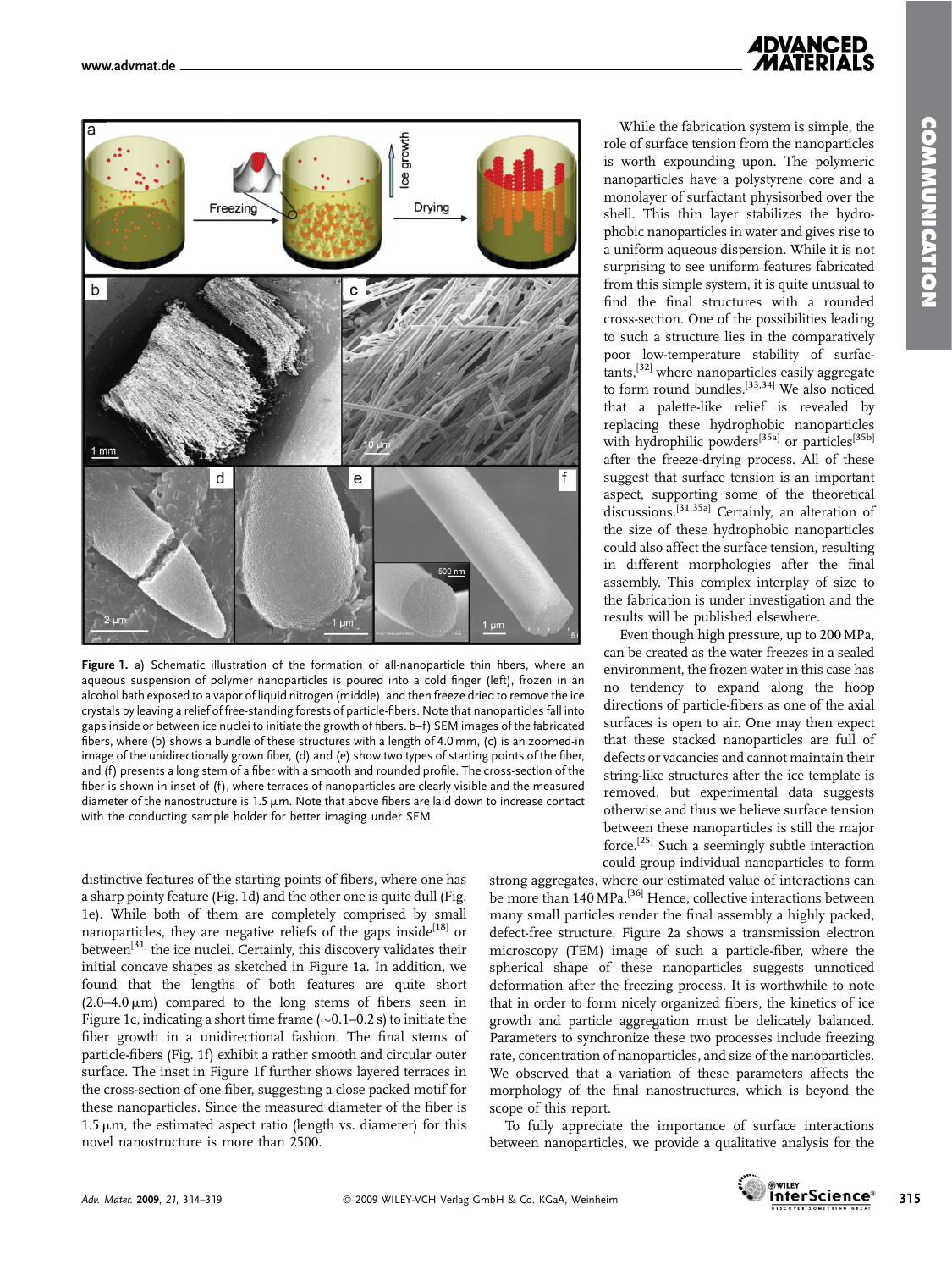# *ADVANCED*



Figure 2. a) TEM image shows the spherical shape of individual nanoparticles and a tetragonal element of the particle-fiber. This element is used as a basic model (inset) to evaluate the strength of the porous fiber. b) Free-body diagram of the tetragonal element with an external load applied from the top. Joints and rigid bars represent the locations of the nanoparticles and the distances in between, respectively. c) Estimated minimum forces to destabilize the tetragonal element, where the magnitude of these forces varies depending upon load directions highlighted with purple circles. The legend shows the corresponding failure modes likely to happen for the particle-fiber. d) Load-displacement responses of thin films of particles or bulk polystyrene under nanoindentation. The legend shows a schematic of the setup.

mechanical properties of our particle-fibers. Since the nanoparticles are all grouped in a close-packed fashion as indicated by the TEM image in Figure 2a, we picked a tetragonal element (Fig. 2a, inset) to start this analysis. Particularly, three nanoparticles in this element occupy a single layer, with the fourth sitting atop of this layer. The free-body diagram is shown in Figure 2b, where the joints and rigid bars represent the locations of the nanoparticles and the distances in between, respectively. We now assign the long dimensional direction of the fiber as the z-axis and the bottom of the three nanoparticles as the x–y plane, with one of them fixed at the origin of the coordinate. Next, we make two assumptions, i.e., the nanoparticles are rigid and they can rotate freely on the surfaces of neighboring particles. Since the van der Waals force between two neighboring particles is given by<sup>[37,38]</sup>

$$
F_v = \frac{Ar}{12D^2},\tag{1}
$$

where A is the Hamaker constant (typically  ${\sim}10^{-19}$  J for van der Waals interactions exposed to air),  $r = d_n/2$  is the radius of the nanoparticles  $(d_n)$  is the diameter of the nanoparticle), and D is the so-called atomic gap distance  $(\sim 3.0 \text{ Å})$ , we can assume nanoparticles will fall apart when the tensile force between them exceeds  $F_{\nu}$ . In our experiment, the estimated value of  $F_{\nu}$  is 3.7 nN when  $d_n$  is 80 nm. Using this rationale as a guide to stabilize our tetragonal element, each tensile force in the rigid bars resulting from an external impact f has to be smaller than  $F_{\nu}$ . We can then estimate the minimum force to destabilize this element as a function of directions

$$
f = C(\varphi, \theta) F_v,\tag{2}
$$

where  $C(\varphi, \theta)$  is the proportional ratio between f and  $F_{\nu}$  and  $(\varphi, \theta)$ determines the direction of  $f$  in our coordinate (Fig. 2b). Since the free-body diagram is symmetric, we calculated the solutions for  $C(\varphi, \theta)$  in the range of  $0 \le \varphi \le \pi$  and  $-\frac{\pi}{6} \le \theta \le \frac{\pi}{2}$  only, and the results are shown in Figure 2c. Particularly, when  $\varphi = 0$ ,  $\pi/2$ , or  $\pi$ , tesults are shown in Figure 2c. Particularly, when  $\varphi = 0$ ,  $\pi/2$ , or  $\pi$ , the calculated external impact f will be equal to  $\sqrt{6}F_v$ ,  $\frac{\sqrt{3}}{2}F_v$ , or the calculated external impact *J* will be equal to  $\sqrt{or_v}$ ,  $\frac{1}{2}r_v$ , or  $3\sqrt{6}F_v$ , respectively, representing the minimal tensile, shear, or compression force to destabilize the tetragonal element. Finally, we can estimate the magnitude of a few critical stresses to break our fabricated fiber. We express the stress as  $\sigma = Nf/S$ , where S is the cross-sectional area of the nanostructure, N is the number of nanoparticles in a single layer, and f is the calculated minimal load force to impact the tetragonal element. When  $d_p$  is 80 nm, estimated critical tensile, compressive and shear stress to break the fiber are 1.64, 4.91, and 0.58 MPa, respectively. A small magnitude of the shear stress indicates the brittleness of the 1D structure, which further explains observed shearing off of the fiber along its hoop direction ( $\varphi = \pi/2$ ) as shown in Figure 1f.

One question yet unresolved is why these particle-fibers stand freely without collapsing. We address this concern from the angle of mechanical instability, or in other words, buckling. The critical or maximum value for unbuckled length of a slim structure under its own weight is<sup>[39,40]</sup>

$$
l_{cr} = \left(\frac{7.837EI}{q}\right)^{1/3} \tag{3}
$$

where  $I =$  area moment of inertia,  $q =$  gravity in unit length, and  $E =$  effective modulus of elasticity. The effective modulus of elasticity can be estimated either by condensing all the mass in the effective cross-section of the fiber,<sup>[41a]</sup> or using a delicate surface force model.<sup>[41b]</sup> An approximate value for a good stacking of nanoparticles without buckling is a few millimeters,<sup>[41]</sup> which qualitatively supports our experimental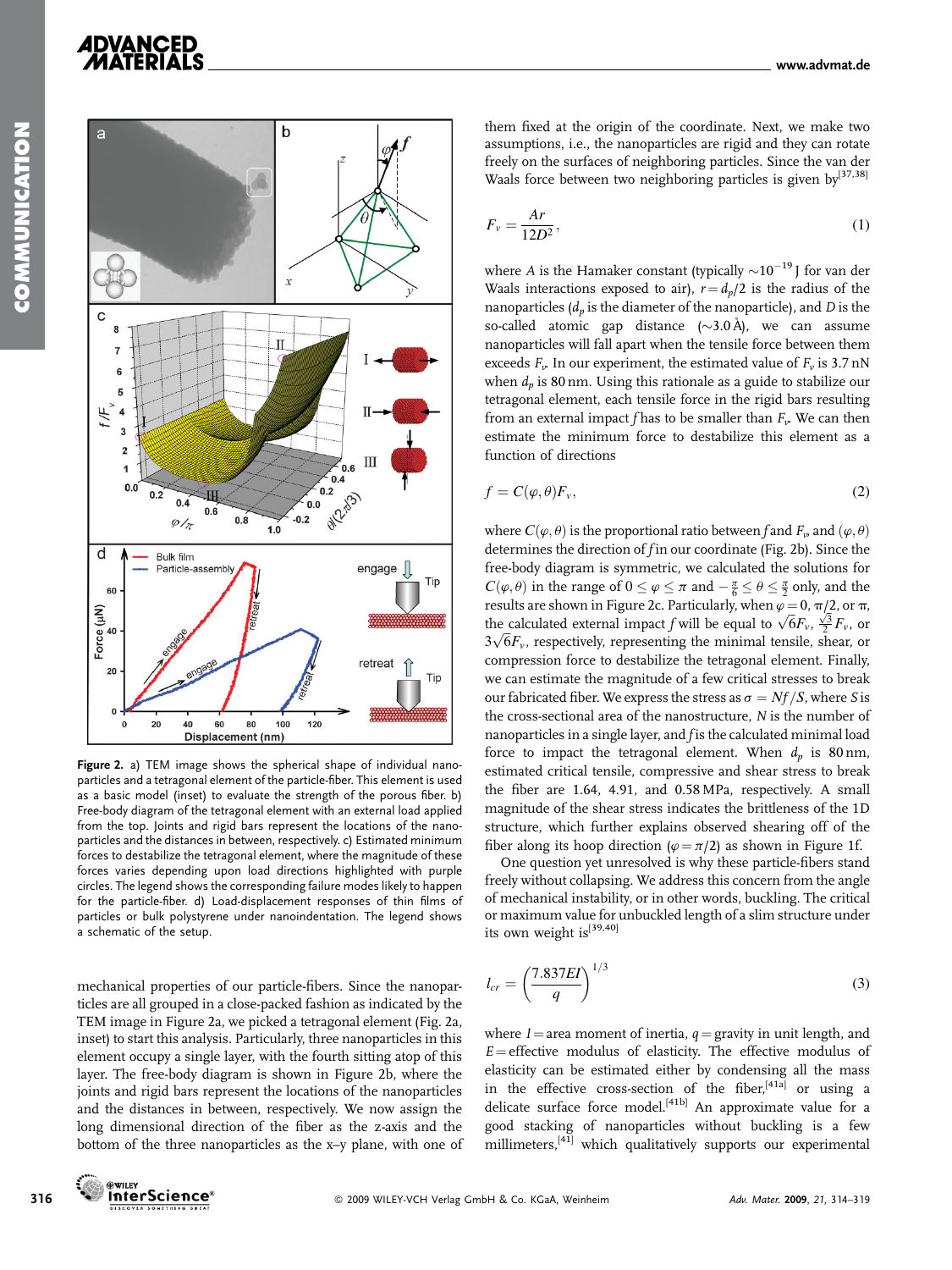*ADVANCED* 

observations. However, one might suspect these high-aspect ratio structures could potentially buckle under influences greater than gravity, for instance, capillary forces, electrostatic interactions, or even van der Waals forces. We have looked at this issue in other cases with array of nanobeams.[42] Forests of the beams indeed could buckle due to their interactions at a close distance  $(\sim]100 \text{ nm}$ ). Our fabricated forests of fibers are spaced more than  $20 \mu$ m apart. Therefore, the possibility of a collective buckling can be safely excluded.

Nanoindentation was used to look at the mechanical deformations of the particle assemblies. Two samples were prepared: one is a solid bulk film of polystyrene and the other is a close-packed thin layer of polystyrene nanoparticles. The selection of a layered assembly as opposed to the particle-fiber avoids possible slipping or rolling of the fibers during nanoindentation and allows the collection of information on mechanical strength or modulus of the assembly rather easily. The bulk film serves as a reference for interpretation. In Figure 2d, the force is applied in parallel to the surface normal of either sample by a sharp tip and the load increases when the tip engages toward the layer. When the tip is retreated against the layer, an unloading curve is obtained. Both the slopes on the engage and retreat curves are relevant to the mechanical strength of the specimen. Itis clearthat the particle-assembly deforms much easier than the solid film. Particularly, the slopes of the engage and retreat curves are 0.36 and 2.36 for the particle-assembly, respectively, while for the bulk film, they are 1.19 and 6.02. Since the slope determines the modulus of a material, our results suggest that the modulus of the particleassembly is about one third of the bulk polystyrene, qualitatively matching the estimated strength.<sup>[41]</sup> Moreover, it is also apparent that after indentation the permanent deformation of the particle-assembly is much larger than the bulk film, indicating the porous nature of the assembly (Fig. 2d).

The porous nature of particle-fibers affords many opportunities for further enrichment. One example is mechanical reinforcement. A variety of techniques can be used for this, including thermal annealing, CVD, or backfilling with resin after drying. We use the CVD route as a versatile example since there is no need to break the vacuum after the ice removal and a variety of chemicals can be incorporated. CVD is handled by injecting drops of reactive chemicals into the freeze-drying chamber after the ice in the porous structure is removed. In particular, we found silane molecules are effective to adsorb over our fibers since the surfaces of the particles are partially hydrophilic after the brief vacuum pumping. Adsorbed silanes easily reacted with surface water to form siloxane networks between neighboring molecules, resulting in a firm cover over the 1D assemblies. Figures 3a–c illustrate the production of enforced assemblies of nanoparticles, including a photograph of the cake-like forests (Fig. 3a) and two TEM images (Figs. 3b and c). The cake-like forests kept their structure integrity even after drastic maneuvers were performed on the sample. The main bodies of forests (Fig. 3a) have a thickness of more than 3.0 mm and are shiny, white and fibrous, where opaque-looking suggests organized packing of fine particles. Final TEM imaging was acquired after transferring the fiber by spreading a small chunk of cake over a TEM grid with ethyl alcohol. Figure 3b shows such a fiber after CVD, where no appreciable change in diameter is observed. Figure 3c shows a







Figure 3. a) A photographic image of a cake-like forest reinforced after CVD. b) TEM image of a long particle-fiber ( $\sim$ 100  $\mu$ m), which was spread over a copper grid. c) A zoomed-in TEM image of a ruptured section of this particle-fiber, where complex topography indicates the ductile nature of this 1D assembly.

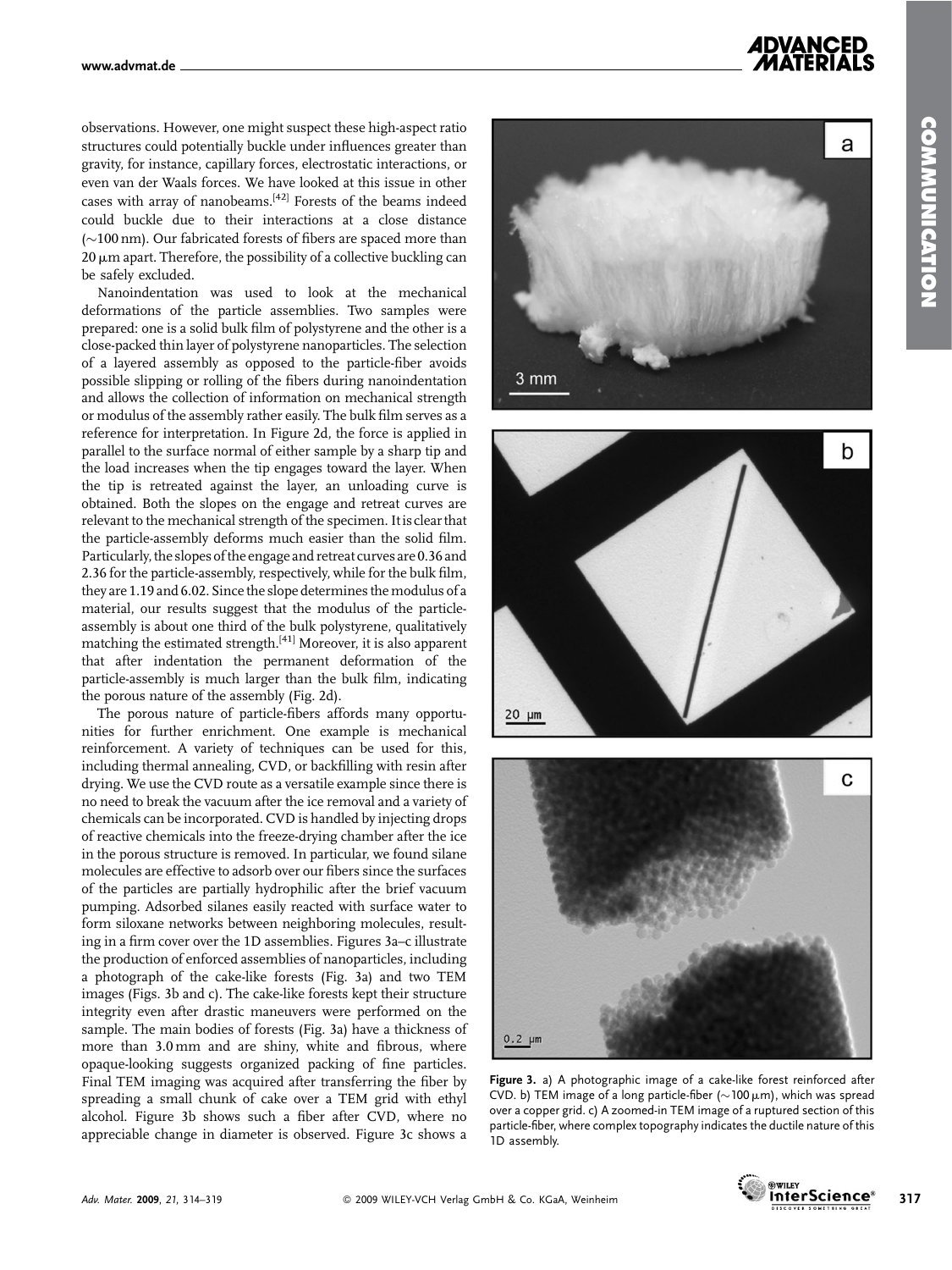### **ADVANCED MATERIALS**

zoomed-in image of a broken fiber. A thin layer of coating is clearly visible between neighboring nanoparticles and complex topography of the ruptured surfaces suggests that the particlefiber becomes ductile after the CVD reinforcement.

In summary, we presented a facile route to receive unidirectionally grown and free-standing 1D nanostructures by using uniform nanoparticles. These string-like structures are grouped into forests after fabrication and have a high aspect ratio (length/ diameter  $>$  2500), a uniform profile (diameter of 1.5  $\mu$ m), and a relatively strong mechanical strength. CVD is further employed to afford ductility to these brittle nanostructures. Other materials, such as metal and semiconductor nanoparticles, could also be used in our platform. We envision these particle-fibers will offer synergistic, optimized properties of individual 0D elements and, hence, the assembly could operate on larger length scales that allow electrical, optical, or fluidic addressability and interrogation.

### Experimental

Fabrication:The particle-fibers are produced by a unidirectional freezing of an aqueous solution of polystyrene (PS) nanoparticles. Typically, the solution is prepared by diluting polystyrene nanoparticles (particle diameter: 80 nm, 10 wt%, Duke Scientific Co.) to 1.0 wt% in distilled water, followed by sonicating for 5 min. The resulting solution is then poured into a cold finger or cylinder (height: 0.5 cm, inner diameter: 1.5 cm) surrounded by a thick wall of Teflon with a stainless steel plate as the bottom. To perform the unidirectional freezing, only the bottom part of the finger is allowed to be immersed in an ethyl alcohol bath, with the top surface exposed to air. The alcohol bath is then cooled to -30 °C and the whole solution frozen at a freezing rate of 25.0  $\mu$ m s $^{-1}$ . Then, the frozen sample is placed in a vacuum vessel and freeze-dried for 24 h to remove the ice.

Mechanical Strength:Indentations are performed on two thin films. One film is obtained by spin-coating a 1% PS in chloroform and the other is formed by drop-casting an aqueous suspension (1%) of nanoparticles of PS. In both experiments, glass is used as the substrate and films are allowed to dry under a stream of nitrogen. Subsequently, indentation is performed by using a nanoindenter (Hystron Bio-Ubi). Quasistatic ''trapezoidal'' load function tests are performed, with loading 5 s, holding 2 s, and unloading 5 s, and the maximum forces were set as  $100 \mu$ N. The tip used is a Berkovich tip of a tip radii 70 nm. In this experiment, when the sharp tip is brought into contact with the thin film, the displacement of the tip is recorded along with the applied force.

Structure Reinforcement: To strengthen the relief after vacuum drying, (heptadecafluoro-1,1,2,2-tetrahydrodecyl)trichlorosilane (Gelest Inc.) is injected into the vacuum vessel at a pressure of  $1.0 \times 10^{-3}$  Torr and kept sealed for 24 h.

Imaging: The microstructure of the samples is characterized by field-emission SEM (Philips) and TEM (JEOL 2010).

#### Acknowledgements

The project is financially supported by the Layman Award and the Nebraska Center for Energy Science Research (NCESR). J. Yan is grateful to Prof. J. A. Turner for his generosity in sharing the nanoindenter (assisted by Ben Polly), to Dr. Han Chen and Dr. Xingzhong Li for their assistance with SEM and TEM imaging, and to Ocelio V. Lima for many helpful discussions.

> Received: April 24, 2008 Revised: July 25, 2008 Published online: November 12, 2008

www.advmat.de

- [1] R. A. Metzler, M. Abrecht, R. M. Olabisi, D. Ariosa, C. J. Johnson, B. H. Frazer, S. N. Coppersmith, P. U. P. A. Gilbert, Phys. Rev. Lett. 2007, 98, 268102.
- [2] H. J. Gao, B. H. Ji, I. L. Jager, E. Arzt, P. Fratzl, Proc. Natl. Acad. Sci. USA 2003, 100, 5597.
- [3] B. L. Smith, T. E. Schaffer, M. Viani, J. B. Thompson, N. A. Frederick, J. Kindt, A. Belcher, G. D. Stucky, D. E. Morse, P. K. Hansma, Nature 1999, 399, 761.
- [4] D. P. Burt, N. R. Wilson, J. M. R. Weaver, P. S. Dobson, J. V. Macpherson, Nano Lett. 2005, 5, 639.
- [5] S. S. Wong, E. Joselevich, A. T. Woolley, C. L. Cheung, C. M. Lieber, Nature 1998, 394, 52.
- [6] Y. Dzenis, Science 2008, 319, 419.
- [7] A. Salehi-Khojin, J. J. Stone, W. H. Zhong, J. Compos. Mater. 2007, 41, 1163.
- [8] J. H. Song, X. D. Wang, J. Liu, H. B. Liu, Y. L. Li, Z. L. Wang, Nano Lett. 2008, 8, 203.
- [9] Z. L. Wang, Annu. Rev. Phys. Chem. 2004, 55, 159.
- [10] X. Y. Kong, Z. L. Wang, Nano Lett. 2003, 3, 1625.
- [11] J. M. Zen, C. T. Hsu, A. S. Kumar, H. J. Lyuu, K. Y. Lin, Analyst 2004, 129, 841.
- [12] D. Y. Wang, J. S. Li, C. T. Chan, V. Sagueirino-Maceira, L. M. Liz-Marzan, S. Romanov, F. Caruso, Small 2005, 1, 122.
- [13] G. S. Cheng, M. Moskovits, Adv. Mater. 2002, 14, 1567.
- [14] H. Yusuf, W. G. Kim, D. H. Lee, M. Aloshyna, A. G. Brolo, M. G. Moffitt, Langmuir 2007, 23, 5251.
- [15] N. Chandrasekharan, P. V. Kamat, Nano Lett. 2001, 1, 67.
- [16] Y. H. Cho, G. Cho, J. S. Lee, Adv. Mater. 2004, 16, 1814.
- [17] Z. Y. Tang, N. A. Kotov, S. Magonov, B. Ozturk, Nat. Mater. 2003, 2, 413.
- [18] S. Deville, E. Saiz, R. K. Nalla, A. P. Tomsia, Science 2006, 311, 515.
- [19] M. G. Warner, J. E. Hutchison, Nat. Mater. 2003, 2, 272.
- [20] O. Cherniavskaya, A. Adzic, C. Knutson, B. J. Gross, L. Zang, R. Liu, D. M. Adams, Langmuir 2002, 18, 7029.
- [21] S. H. Lee, F. S. Diana, A. Badolato, P. M. Petroff, E. J. Kramer, J. Appl. Phys. 2004, 95, 5922.
- [22] L. Nagle, D. Ryan, S. Cobbe, D. Fitzmaurice, Nano Lett. 2003, 3, 51.
- [23] S. Griffith, M. Mondol, D. S. Kong, J. M. Jacobson, J. Vac. Sci. Technol. B 2002, 20, 2768.
- [24] F. Hua, J. Shi, Y. Lvov, T. Cui, Nano Lett. 2002, 2, 1219.
- [25] J. X. Huang, F. Kim, A. R. Tao, S. Connor, P. D. Yang, Nat. Mater. 2005, 4, 896.
- [26] F. Li, X. Badel, J. Linnros, J. B. Wiley, J. Am. Chem. Soc. 2005, 127, 3268.
- [27] J. H. Moon, S. Kim, G. R. Yi, Y. H. Lee, S. M. Yang, Langmuir 2004, 20, 2033.
- [28] G. Braun, I. Pavel, A. R. Morrill, D. S. Seferos, G. C. Bazan, N. O. Reich, M. Moskovits, J. Am. Chem. Soc. 2007, 129, 7760.
- [29] L. J. Brickweg, B. R. Floryancic, E. D. Sapper, R. H. Fernando, J. Coat. Technol. Res. 2007, 4, 107.
- [30] W. Mahler, M. F. Bechtold, Nature 1980, 285, 27.
- [31] T. Maki, T. Kokubo, S. Sakka, Bull. Inst. Chem. Res. Kyoto Univ. 1986, 64, 292.
- [32] T. R. Carale, D. Blankschtein, J. Phys. Chem. 1992, 96, 459.
- [33] F. De Jaeghere, E. Allemann, J. Feijen, T. Kissel, E. Doelker, R. Gurny, Pharm. Dev. Technol. 2000, 5, 473.
- [34] Z. P. Zhang, H. D. Yu, Y. B. Wang, M. Y. Han, Nanotechnology 2006, 17, 2994.
- [35] a) H. F. Zhang, I. Hussain, M. Brust, M. F. Butler, S. P. Rannard, A. I. Cooper, Nat. Mater. 2005, 4, 787. b) Attempted experiment to use silica nanoparticles as an alternative for the particle-fiber is not successful. Resulting structure shows a plate-like packing.
- [36] K. Walton, J. Mech. Phys. Solids 1987, 35, 213.
- [37] H. C. Hamaker, Physica 1937, 4, 1058.
- [38] J. Israelachvili, Intermolecular and surface forces, Academic Press, New York 1992.
- [39] S. P. Timoshenko, J. M. Gere, Theory of Elastic Stability, McGraw-Hill, New York 1961.



- 
-